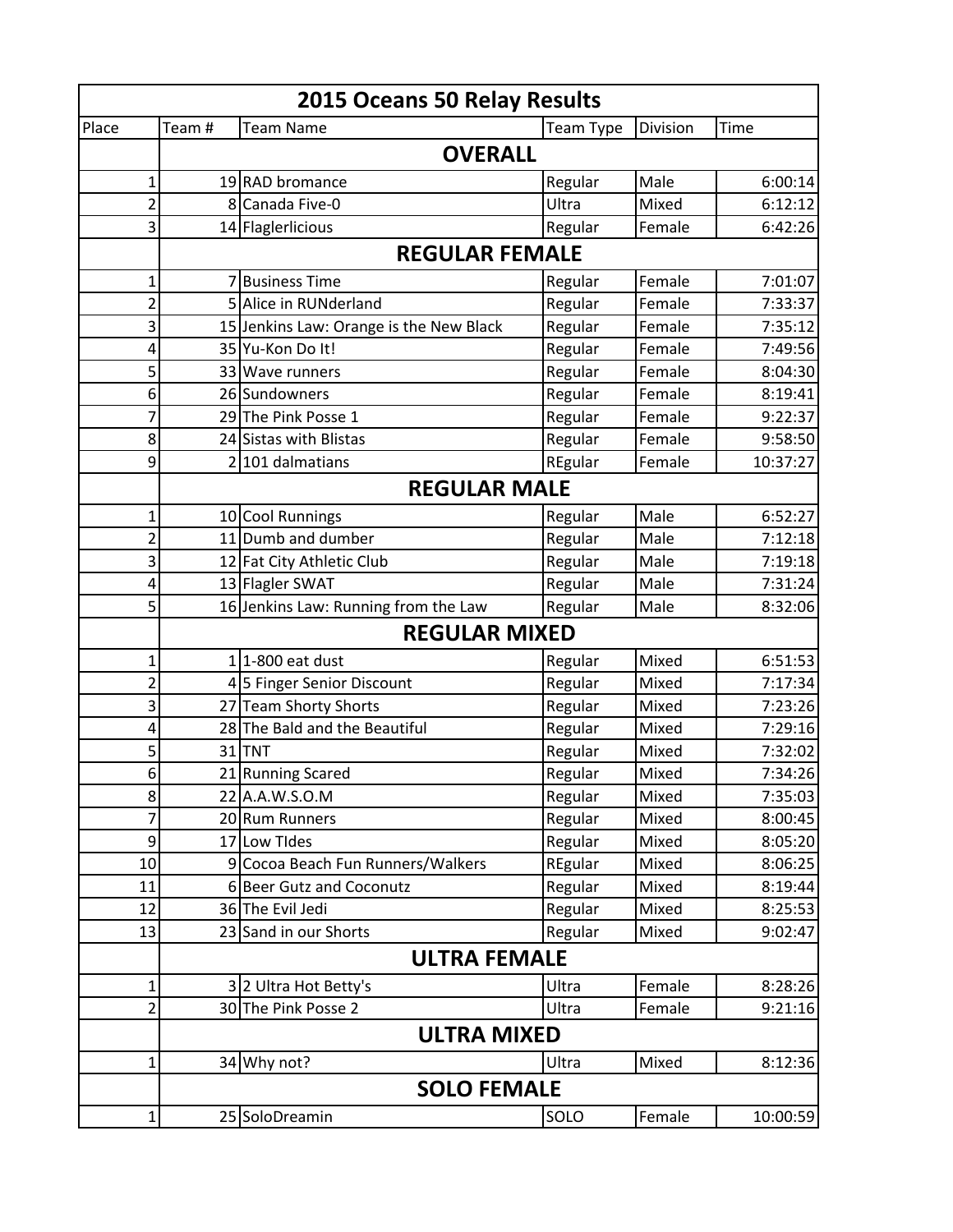|  | 32 TYEDYE    |                  | <b>SOLO</b> | <b>I</b> Female | 12:26:44 |
|--|--------------|------------------|-------------|-----------------|----------|
|  |              | <b>SOLO MALE</b> |             |                 |          |
|  | 37 Max & Peg |                  | ISOLO       | <b>I</b> Male   | 11:49:21 |

|                 | <b>OVERALL RESULTS</b> |                                         |         |        |          |
|-----------------|------------------------|-----------------------------------------|---------|--------|----------|
| 1               |                        | 19RAD bromance                          | Regular | Male   | 6:00:14  |
| 2               |                        | 8 Canada Five-0                         | Ultra   | Mixed  | 6:12:12  |
| 3               |                        | 14 Flaglerlicious                       | Regular | Female | 6:42:26  |
| 4               |                        | $1$ 1-800 eat dust                      | Regular | Mixed  | 6:51:53  |
| 5               |                        | 10 Cool Runnings                        | Regular | Male   | 6:52:27  |
| 6               | 7                      | <b>Business Time</b>                    | Regular | Female | 7:01:07  |
| 7               |                        | 11 Dumb and dumber                      | Regular | Male   | 7:12:18  |
| 8               |                        | 45 Finger Senior Discount               | Regular | Mixed  | 7:17:34  |
| 9               |                        | 12 Fat City Athletic Club               | Regular | Male   | 7:19:18  |
| 10              |                        | 27 Team Shorty Shorts                   | Regular | Mixed  | 7:23:26  |
| 11              |                        | 28 The Bald and the Beautiful           | Regular | Mixed  | 7:29:16  |
| 12              |                        | 13 Flagler SWAT                         | Regular | Male   | 7:31:24  |
| 13              |                        | 31TNT                                   | Regular | Mixed  | 7:32:02  |
| 14              |                        | 5 Alice in RUNderland                   | Regular | Female | 7:33:37  |
| 15              |                        | 21 Running Scared                       | Regular | Mixed  | 7:34:26  |
| 20              |                        | 22 A.A.W.S.O.M                          | Regular | Mixed  | 7:35:03  |
| 16              |                        | 15 Jenkins Law: Orange is the New Black | Regular | Female | 7:35:12  |
| 17              |                        | 35 Yu-Kon Do It!                        | Regular | Female | 7:49:56  |
| 18              |                        | 20 Rum Runners                          | Regular | Mixed  | 8:00:45  |
| 19              |                        | 33 Wave runners                         | Regular | Female | 8:04:30  |
| 21              |                        | 17 Low Tides                            | Regular | Mixed  | 8:05:20  |
| 22              |                        | 9 Cocoa Beach Fun Runners/Walkers       | REgular | Mixed  | 8:06:25  |
| 23              |                        | 34 Why not?                             | Ultra   | Mixed  | 8:12:36  |
| 24              |                        | 26 Sundowners                           | Regular | Female | 8:19:41  |
| 25              |                        | 6 Beer Gutz and Coconutz                | Regular | Mixed  | 8:19:44  |
| 26              |                        | 36 The Evil Jedi                        | Regular | Mixed  | 8:25:53  |
| 27              |                        | 3 2 Ultra Hot Betty's                   | Ultra   | Female | 8:28:26  |
| 28              |                        | 16 Jenkins Law: Running from the Law    | Regular | Male   | 8:32:06  |
| 29              |                        | 23 Sand in our Shorts                   | Regular | Mixed  | 9:02:47  |
| 30 <sup>1</sup> |                        | 30 The Pink Posse 2                     | Ultra   | Female | 9:21:16  |
| 31              |                        | 29 The Pink Posse 1                     | Regular | Female | 9:22:37  |
| 32              |                        | 24 Sistas with Blistas                  | Regular | Female | 9:58:50  |
| 33              |                        | 25 SoloDreamin                          | SOLO    | Female | 10:00:59 |
| 34              |                        | 2 101 dalmatians                        | Regular | Female | 10:37:27 |
| 35              |                        | 37 Max & Peg                            | SOLO    | Male   | 11:49:21 |
| 36              |                        | 32 TYEDYE                               | SOLO    | FEmale | 12:26:44 |

## **GRAHAM SWAMP LEG (LEG 3)**

| Team # | ⊺ime |                   |
|--------|------|-------------------|
| --     |      | Fastest Male \$50 |